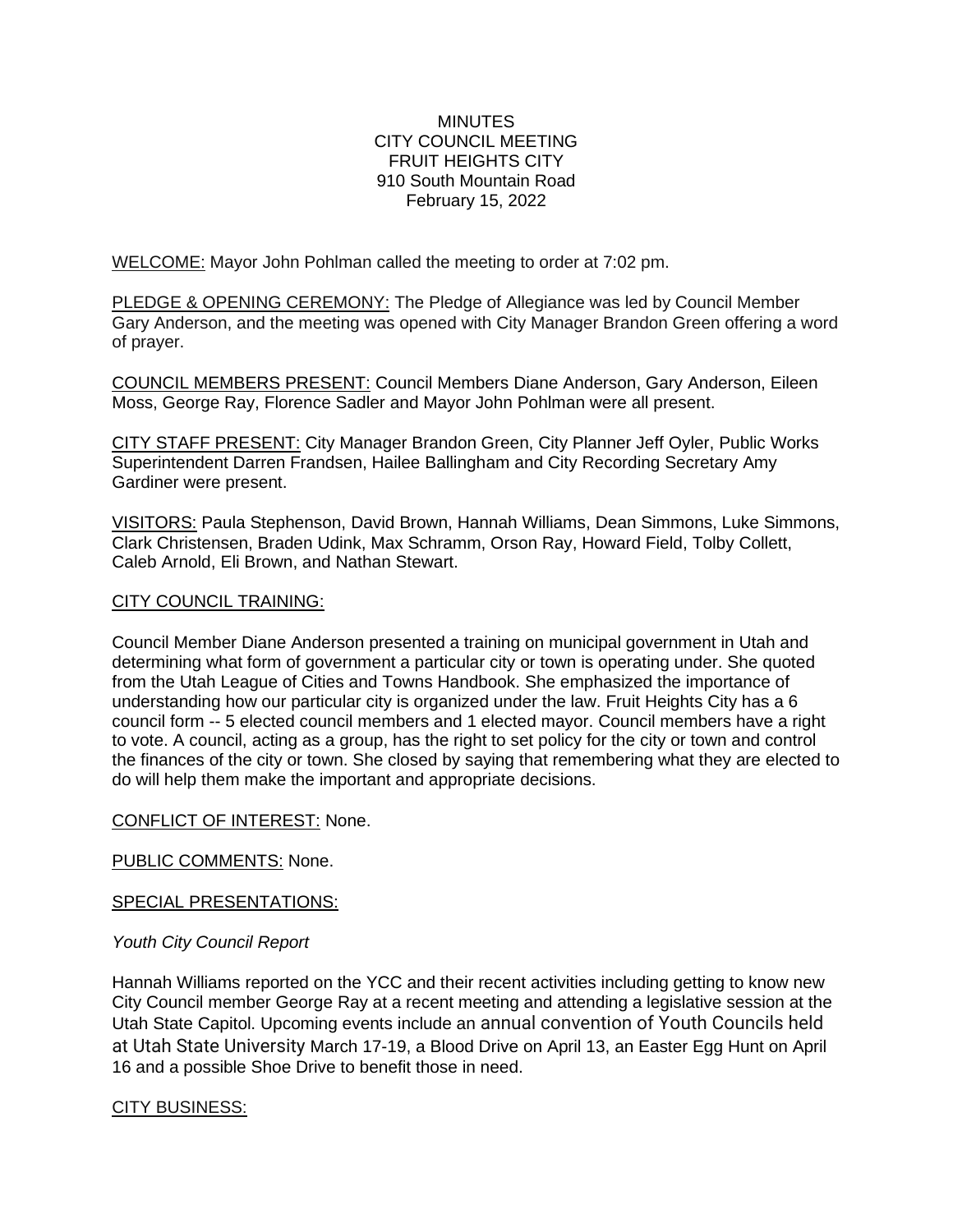## *Review/Discuss/Approve/Deny Fiber Cable Franchise Agreement*

City Manager Brandon Green led a discussion about the proposed Fiber Cable Franchise Agreement. David Brown -- a representative from Connext Networks -- was also present to answer questions about the proposed agreement.

David Brown explained that under the agreement the cable will be installed either overhead or underground depending on the conditions of the soil. He explained that currently Kaysville's cable project has 20 percent installed overhead and 80 percent underground. He said that the expected timeline for the project is 2 years to completion, but that after executing the franchise agreement Connext Networks will spend 3 to 5 months working on a specific plan for Fruit Heights. He explained that with the reduced cost of the project it makes the time frame different than it may be otherwise.

City Planner Jeff Oyler asked about the overhead installation. David Brown said that Connext will only use existing poles and structures. He also explained that there will need to be small cabinets installed for every 1,000 homes. David Brown said that he will try not to have them interfere with residents, but Connext would have the right to put them anywhere.

City Manager Brandon Green explained that if the City needs work on a right of way, then the cable will need to be moved at the expense of the utility provider. It will not be the City's expense.

*After discussion, Council Member Eileen Moss made a motion to approve the Fiber Cable Franchise Agreement. The motion was seconded by Council Member George Ray and all Council Members voted to approve it except Council Member Florence Sadler who abstained.*

*Approve/Deny Davis County Storm Water Coalition Agreement. This matter was tabled until March 1 to allow for a public hearing on the topic.*

## REVIEW AND APPROVAL OF MINUTES FROM PREVIOUS MEETINGS:

*City Council Meeting January 18, 2022*

City Council members discussed the draft minutes that previously had been provided to them for the January 18, 2022 City Council Meeting. Council Members made minor corrections.

*After brief discussion, Council Member Florence Sadler made a motion to approve the minutes for the January 18, 2022 City Council meeting. The motion was seconded by Council Member Diane Anderson and it was approved unanimously.*

## CONSENT CALENDAR:

Council Member Eileen Moss reported that she had reviewed the January Check Register and Budget Report. Council Member George Ray raised a question about the payments and credits he noticed for \$2,500. City Manager Brandon Green explained that it is money that the City holds for building permits to ensure the project is completed. Once the project is complete the bond is released back to the developer.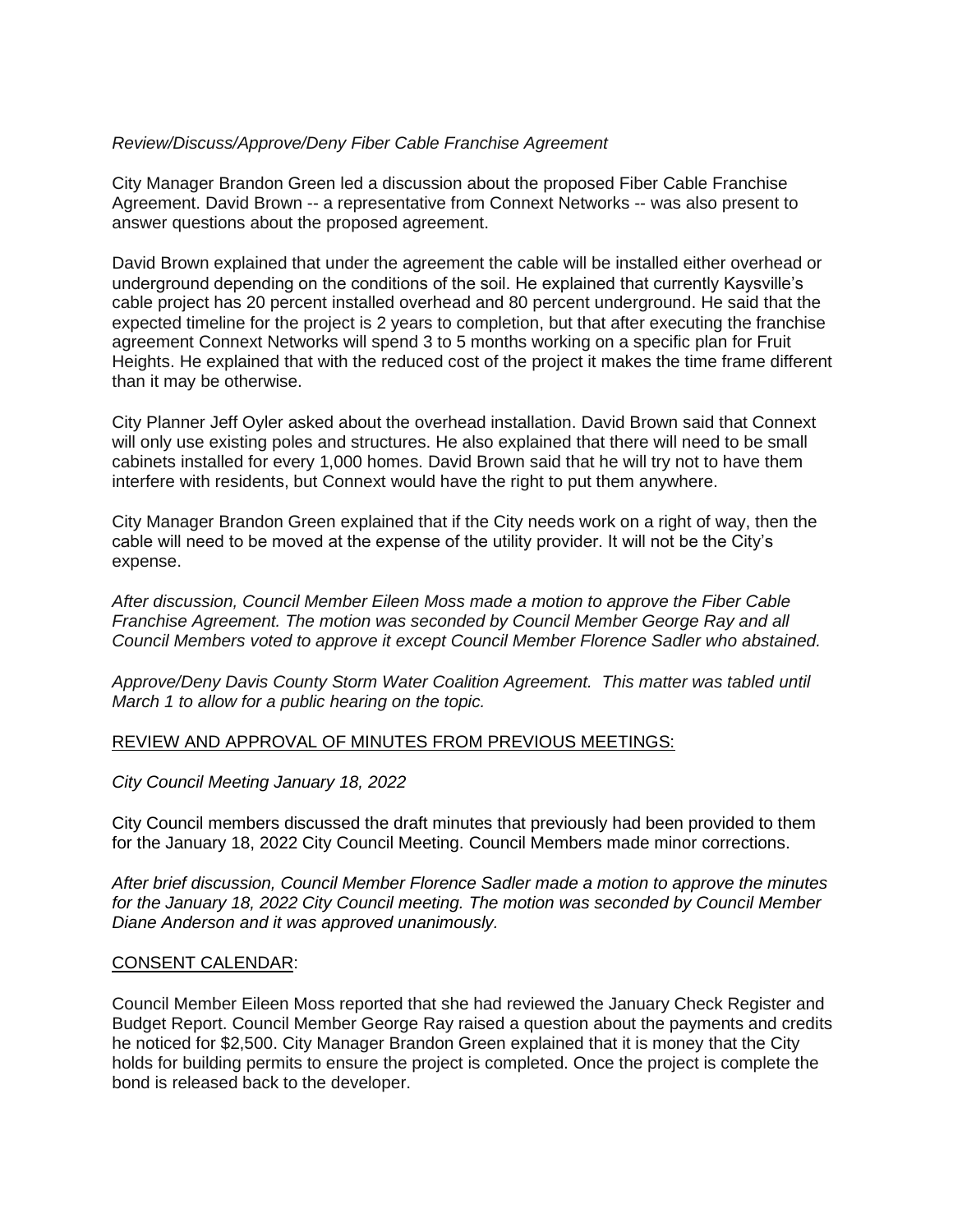## INFORMATION ITEMS/UPCOMING EVENTS:

Mayor John Pohlman reviewed the upcoming events including:

February 22 2022 – Planning Commission Meeting March 1, 2022 – City Council Meeting

## CITY COUNCIL & STAFF REPORTS:

Mayor John Pohlman reported that he attended a cottage meeting this evening with Council Member Florence Sadler. The meeting was with some residents of the City that are concerned about traffic and speed on their streets. They also have concerns about the added traffic once construction starts in the area and they want their concerns heard. Mayor John Pohlman reported that there are traffic studies taking place and was grateful Council Member Florence Sadler was aware of that section of the City.

Council Member Diane Anderson reported on the Planning Commission – the rezoning of a piece of property in the Green Farms Estate and the work on the ADU ordinance. She also shared information about James and Deborah Fallows and their project/book – Our Towns: A 100,000-Mile Journey into the Heart of America. They talk about true change and renewal in the United States will begin at a community level.

Council Member Florence Sadler had a discussion with City Manager Brandon Green about replacing the old hand-held radios used by the City Staff and Citizen Corps with new ones.

City Planner Jeff Oyler reported that the City is moving forward with the work on the Rock Loft Ridge Estates subdivision and the City Council should expect a preliminary plat in the near future.

Council Member Gary Anderson discussed the current grading that is being done on the proposed Rock Loft Ridge Estates property with City Manager Brandon Green and Public Works Superintendent Darren Frandsen.

Public Works Superintendent Darren Frandsen reported that UDOT will keep Lloyd Road closed until it is completely finished in May. He also mentioned that the Highway 89 Project is progressing with sound walls, street lights, and curb & sidewalk going in. He also reported on the upcoming Weber Basin project where they will be working on the culinary water line on the east side of Mountain Road.

City Manager Brandon Green shared that it will be a busy year in the City with construction projects. He mentioned that many of the residents will be inconvenienced and it will be important to inform them so they are aware of what is happening. He said he is in the process of getting bids for all the projects.

*Council Member Gary Anderson made a motion to adjourn the meeting. Council Member George Ray seconded the motion. It was approved unanimously, and the meeting was adjourned at 7:47 pm.*

I HEREBY CERTIFY that the foregoing is a true, accurate and complete record of the Fruit Heights City Council Meeting held February 15, 2022.